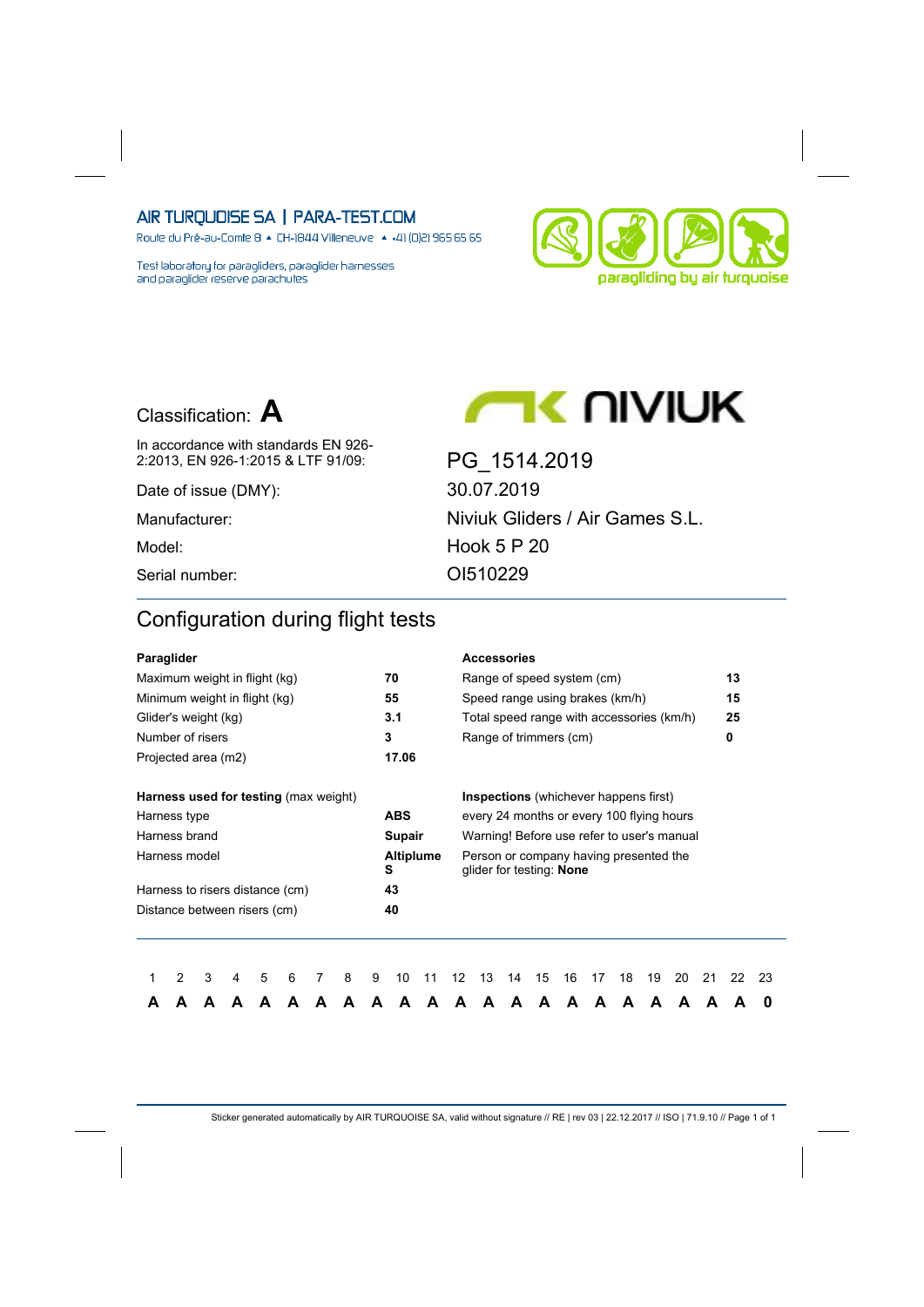Route du Pré-au-Comte 8 & CH-1844 Villeneuve | 4 +41 (0)21 965 65 65

Test laboratory for paragliders, paraglider harnesses and paraglider reserve parachutes





**AC UIVIUK** 

In accordance with standards EN 926-2:2013, EN 926-1:2015 & LTF 91/09: PG\_1515.2019

Date of issue (DMY): 13.06.2019

Manufacturer: Niviuk Gliders / Air Games S.L. Model: Hook 5 P 22 Serial number: NIPS10220181

## Configuration during flight tests

| Paraglider                                   |   |   |   |   |   |   |   |   |               |                  |                   | <b>Accessories</b>                                                 |    |    |    |    |    |    |    |    |    |    |
|----------------------------------------------|---|---|---|---|---|---|---|---|---------------|------------------|-------------------|--------------------------------------------------------------------|----|----|----|----|----|----|----|----|----|----|
| Maximum weight in flight (kg)                |   |   |   |   |   |   |   |   | 80            |                  |                   | Range of speed system (cm)                                         |    |    |    |    |    |    |    |    | 13 |    |
| Minimum weight in flight (kg)                |   |   |   |   |   |   |   |   | 60            |                  |                   | Speed range using brakes (km/h)                                    |    |    |    |    |    |    |    |    | 15 |    |
| Glider's weight (kg)                         |   |   |   |   |   |   |   |   | 3.4           |                  |                   | Total speed range with accessories (km/h)                          |    |    |    |    |    |    |    |    | 25 |    |
| Number of risers                             |   |   |   |   |   |   |   |   | 3             |                  |                   | Range of trimmers (cm)                                             |    |    |    |    |    |    |    |    | 0  |    |
| Projected area (m2)                          |   |   |   |   |   |   |   |   | 18.76         |                  |                   |                                                                    |    |    |    |    |    |    |    |    |    |    |
| <b>Harness used for testing (max weight)</b> |   |   |   |   |   |   |   |   |               |                  |                   | <b>Inspections</b> (whichever happens first)                       |    |    |    |    |    |    |    |    |    |    |
| Harness type                                 |   |   |   |   |   |   |   |   | <b>ABS</b>    |                  |                   | every 24 months or every 100 flying hoursey                        |    |    |    |    |    |    |    |    |    |    |
| Harness brand                                |   |   |   |   |   |   |   |   | <b>Niviuk</b> |                  |                   | Warning! Before use refer to user's manual                         |    |    |    |    |    |    |    |    |    |    |
| Harness model                                |   |   |   |   |   |   |   |   |               | <b>Konvers M</b> |                   | Person or company having presented the<br>glider for testing: None |    |    |    |    |    |    |    |    |    |    |
| Harness to risers distance (cm)              |   |   |   |   |   |   |   |   | 43            |                  |                   |                                                                    |    |    |    |    |    |    |    |    |    |    |
| Distance between risers (cm)                 |   |   |   |   |   |   |   |   | 44            |                  |                   |                                                                    |    |    |    |    |    |    |    |    |    |    |
|                                              |   |   |   |   |   |   |   |   |               |                  |                   |                                                                    |    |    |    |    |    |    |    |    |    |    |
|                                              | 2 | 3 | 4 | 5 | 6 | 7 | 8 | 9 | 10            | 11               | $12 \overline{ }$ | 13                                                                 | 14 | 15 | 16 | 17 | 18 | 19 | 20 | 21 | 22 | 23 |
|                                              |   |   |   |   | А | А |   | А | А             | А                | А                 | A                                                                  | A  | A  | А  | A  | A  | А  | A  | A  |    | 0  |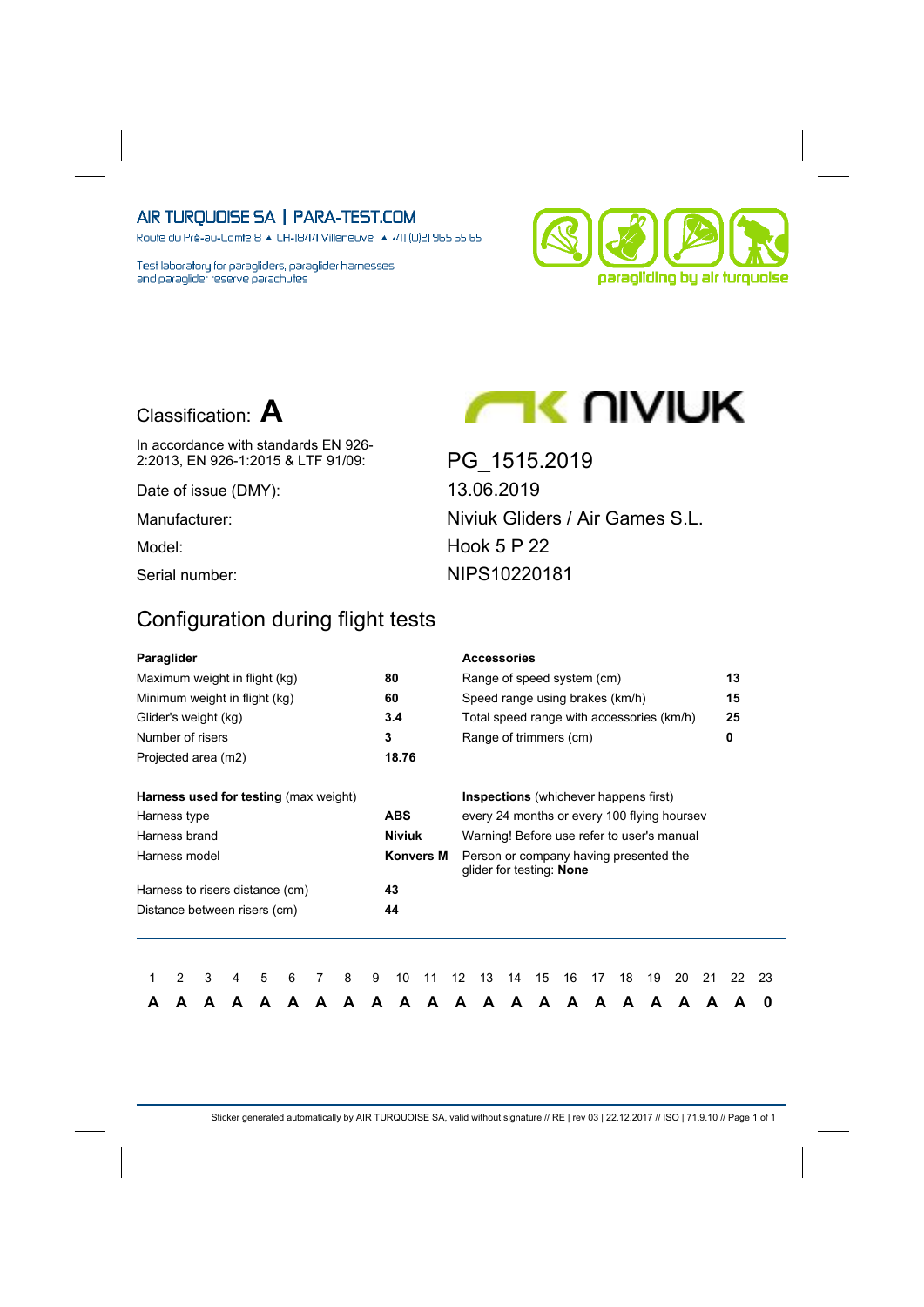Route du Pré-au-Comte 8 & CH-1844 Villeneuve | 4 +41 (0)21 965 65 65

Test laboratory for paragliders, paraglider harnesses and paraglider reserve parachutes



## Classification: **A**

In accordance with standards EN 926-

Date of issue (DMY): 13.06.2019

2:2013, EN 926-1:2015 & LTF 91/09: PG\_1516.2019 Manufacturer: Niviuk Gliders / Air Games S.L. Model: Model: Hook 5 P 24 Serial number: NIPS10220184

**AC UIVIUK** 

## Configuration during flight tests

| Paraglider                                                      |                                              |   |   |   |   |   |   |   |            |            |                   | <b>Accessories</b>                                                 |    |    |    |    |    |    |    |    |    |    |
|-----------------------------------------------------------------|----------------------------------------------|---|---|---|---|---|---|---|------------|------------|-------------------|--------------------------------------------------------------------|----|----|----|----|----|----|----|----|----|----|
| Maximum weight in flight (kg)                                   |                                              |   |   |   |   |   |   |   | 92         |            |                   | Range of speed system (cm)                                         |    |    |    |    |    |    |    |    | 13 |    |
| Minimum weight in flight (kg)                                   |                                              |   |   |   |   |   |   |   | 70         |            |                   | Speed range using brakes (km/h)                                    |    |    |    |    |    |    |    |    | 15 |    |
| Glider's weight (kg)                                            |                                              |   |   |   |   |   |   |   | 3.7        |            |                   | Total speed range with accessories (km/h)                          |    |    |    |    |    |    |    |    | 25 |    |
| Number of risers                                                |                                              |   |   |   |   |   |   |   | 3          |            |                   | Range of trimmers (cm)                                             |    |    |    |    |    |    |    |    | 0  |    |
| Projected area (m2)                                             |                                              |   |   |   |   |   |   |   | 20.47      |            |                   |                                                                    |    |    |    |    |    |    |    |    |    |    |
|                                                                 | <b>Harness used for testing (max weight)</b> |   |   |   |   |   |   |   |            |            |                   | <b>Inspections</b> (whichever happens first)                       |    |    |    |    |    |    |    |    |    |    |
| Harness type                                                    |                                              |   |   |   |   |   |   |   | <b>ABS</b> |            |                   | every 24 months or every 100 flying hoursey                        |    |    |    |    |    |    |    |    |    |    |
| Harness brand                                                   |                                              |   |   |   |   |   |   |   | Supair     |            |                   | Warning! Before use refer to user's manual                         |    |    |    |    |    |    |    |    |    |    |
| Harness model                                                   |                                              |   |   |   |   |   |   |   |            | Evo XC 3 M |                   | Person or company having presented the<br>glider for testing: None |    |    |    |    |    |    |    |    |    |    |
|                                                                 |                                              |   |   |   |   |   |   |   | 43         |            |                   |                                                                    |    |    |    |    |    |    |    |    |    |    |
| Harness to risers distance (cm)<br>Distance between risers (cm) |                                              |   |   |   |   |   |   |   | 44         |            |                   |                                                                    |    |    |    |    |    |    |    |    |    |    |
|                                                                 |                                              |   |   |   |   |   |   |   |            |            |                   |                                                                    |    |    |    |    |    |    |    |    |    |    |
|                                                                 | 2                                            | 3 | 4 | 5 | 6 | 7 | 8 | 9 | 10         | 11         | $12 \overline{ }$ | 13                                                                 | 14 | 15 | 16 | 17 | 18 | 19 | 20 | 21 | 22 | 23 |
|                                                                 |                                              | А |   |   | А | А |   | А | А          | А          | А                 | A                                                                  | A  | A  | А  | A  | A  | А  | A  | A  |    | 0  |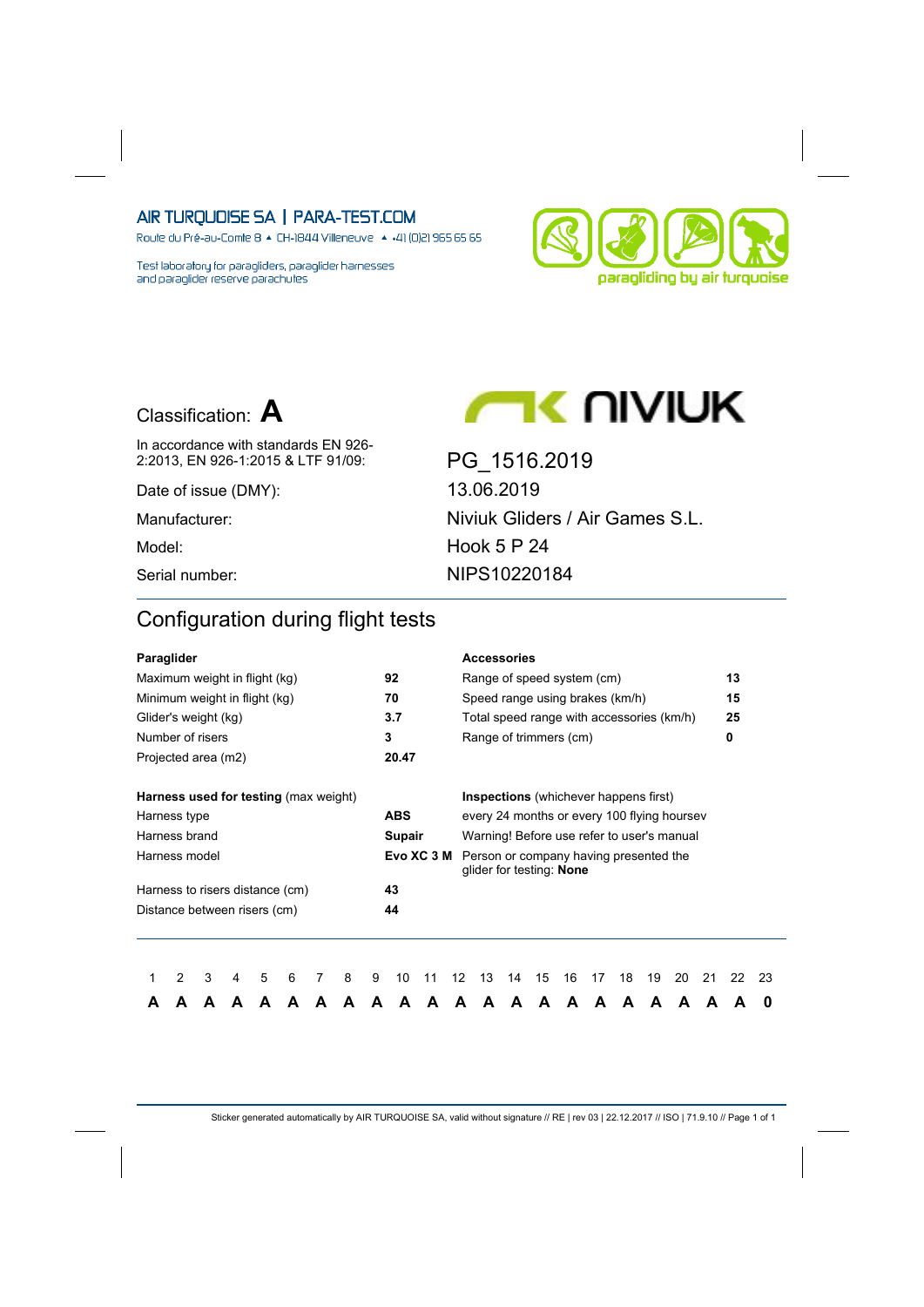Route du Pré-au-Comte 8 & CH-1844 Villeneuve | 4 +41 (0)21 965 65 65

Test laboratory for paragliders, paraglider harnesses and paraglider reserve parachutes



## Classification: **A**

In accordance with standards EN 926-

Date of issue (DMY): 13.06.2019

2:2013, EN 926-1:2015 & LTF 91/09: PG\_1517.2019 Manufacturer: Niviuk Gliders / Air Games S.L. Model: Model: Hook 5 P 26 Serial number: NIPS10220182

**AC UIVIUK** 

## Configuration during flight tests

| Paraglider                                   |   |   |   |   |   |   |   |   |            |                    |    | <b>Accessories</b>                                                 |    |    |    |    |    |    |    |    |    |    |
|----------------------------------------------|---|---|---|---|---|---|---|---|------------|--------------------|----|--------------------------------------------------------------------|----|----|----|----|----|----|----|----|----|----|
| Maximum weight in flight (kg)                |   |   |   |   |   |   |   |   | 105        |                    |    | Range of speed system (cm)                                         |    |    |    |    |    |    |    |    | 16 |    |
| Minimum weight in flight (kg)                |   |   |   |   |   |   |   |   | 82         |                    |    | Speed range using brakes (km/h)                                    |    |    |    |    |    |    |    |    | 15 |    |
| Glider's weight (kg)                         |   |   |   |   |   |   |   |   | 3.9        |                    |    | Total speed range with accessories (km/h)                          |    |    |    |    |    |    |    |    | 25 |    |
| Number of risers                             |   |   |   |   |   |   |   |   | 3          |                    |    | Range of trimmers (cm)                                             |    |    |    |    |    |    |    |    | 0  |    |
| Projected area (m2)                          |   |   |   |   |   |   |   |   | 22.17      |                    |    |                                                                    |    |    |    |    |    |    |    |    |    |    |
| <b>Harness used for testing (max weight)</b> |   |   |   |   |   |   |   |   |            |                    |    | <b>Inspections</b> (whichever happens first)                       |    |    |    |    |    |    |    |    |    |    |
| Harness type                                 |   |   |   |   |   |   |   |   | <b>ABS</b> |                    |    | every 24 months or every 100 flying hoursey                        |    |    |    |    |    |    |    |    |    |    |
| Harness brand                                |   |   |   |   |   |   |   |   |            | <b>Gin Gliders</b> |    | Warning! Before use refer to user's manual                         |    |    |    |    |    |    |    |    |    |    |
| Harness model                                |   |   |   |   |   |   |   |   |            | Gingo 2 L          |    | Person or company having presented the<br>glider for testing: None |    |    |    |    |    |    |    |    |    |    |
| Harness to risers distance (cm)              |   |   |   |   |   |   |   |   | 43         |                    |    |                                                                    |    |    |    |    |    |    |    |    |    |    |
| Distance between risers (cm)                 |   |   |   |   |   |   |   |   | 46         |                    |    |                                                                    |    |    |    |    |    |    |    |    |    |    |
|                                              |   |   |   |   |   |   |   |   |            |                    |    |                                                                    |    |    |    |    |    |    |    |    |    |    |
|                                              | 2 | 3 | 4 | 5 | 6 | 7 | 8 | 9 | 10         | 11                 | 12 | 13                                                                 | 14 | 15 | 16 | 17 | 18 | 19 | 20 | 21 | 22 | 23 |
| А                                            |   | А |   |   | А | А |   | А | А          | А                  | А  | A                                                                  | A  | A  | А  | A  | A  | А  | A  | A  |    | 0  |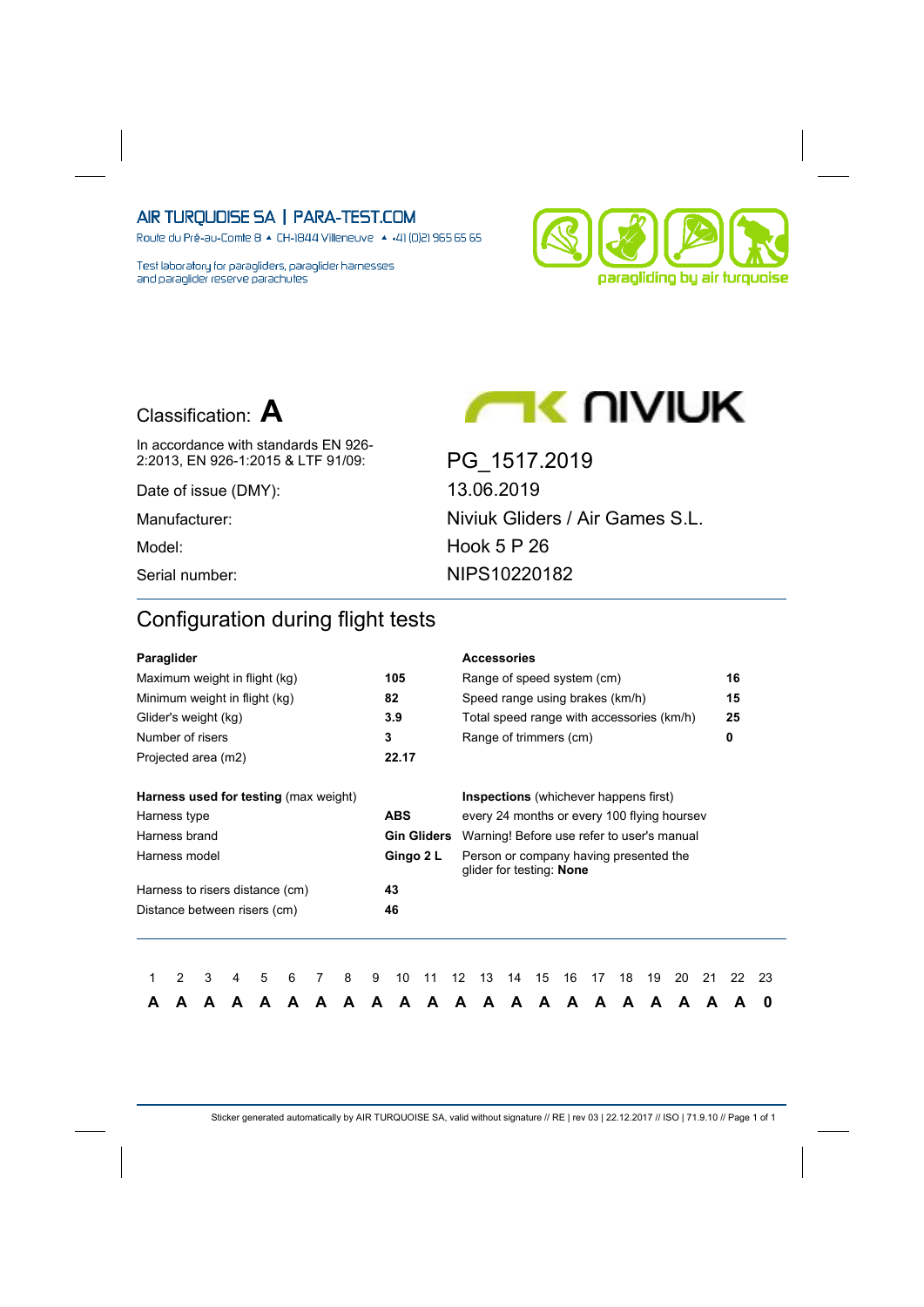Route du Pré-au-Comte 8 & CH-1844 Villeneuve | 4 +41 (0)21 965 65 65

Test laboratory for paragliders, paraglider harnesses and paraglider reserve parachutes





**AC UIVIUK** 

In accordance with standards EN 926-2:2013, EN 926-1:2015 & LTF 91/09: PG\_1518.2019

Date of issue (DMY): 13.06.2019

Manufacturer: Niviuk Gliders / Air Games S.L. Model: Hook 5 P 28 Serial number: NIH528V1

## Configuration during flight tests

| Paraglider                                   |   |   |   |   |   |   |   |   |            |                  |                   |    | <b>Accessories</b>                                                 |    |    |    |    |    |    |    |    |    |
|----------------------------------------------|---|---|---|---|---|---|---|---|------------|------------------|-------------------|----|--------------------------------------------------------------------|----|----|----|----|----|----|----|----|----|
| Maximum weight in flight (kg)                |   |   |   |   |   |   |   |   | 120        |                  |                   |    | Range of speed system (cm)                                         |    |    |    |    |    |    |    | 15 |    |
| Minimum weight in flight (kg)                |   |   |   |   |   |   |   |   | 95         |                  |                   |    | Speed range using brakes (km/h)                                    |    |    |    |    |    |    |    | 15 |    |
| Glider's weight (kg)                         |   |   |   |   |   |   |   |   | 4.15       |                  |                   |    | Total speed range with accessories (km/h)                          |    |    |    |    |    |    |    | 25 |    |
| Number of risers                             |   |   |   |   |   |   |   |   | 3          |                  |                   |    | Range of trimmers (cm)                                             |    |    |    |    |    |    |    | 0  |    |
| Projected area (m2)                          |   |   |   |   |   |   |   |   | 23.88      |                  |                   |    |                                                                    |    |    |    |    |    |    |    |    |    |
| <b>Harness used for testing (max weight)</b> |   |   |   |   |   |   |   |   |            |                  |                   |    | <b>Inspections</b> (whichever happens first)                       |    |    |    |    |    |    |    |    |    |
|                                              |   |   |   |   |   |   |   |   | <b>ABS</b> |                  |                   |    | every 24 months or every 100 flying hoursey                        |    |    |    |    |    |    |    |    |    |
| Harness type<br>Harness brand                |   |   |   |   |   |   |   |   |            | <b>Ava Sport</b> |                   |    | Warning! Before use refer to user's manual                         |    |    |    |    |    |    |    |    |    |
| Harness model                                |   |   |   |   |   |   |   |   | Acro 1 L   |                  |                   |    | Person or company having presented the<br>glider for testing: None |    |    |    |    |    |    |    |    |    |
| Harness to risers distance (cm)              |   |   |   |   |   |   |   |   | 43         |                  |                   |    |                                                                    |    |    |    |    |    |    |    |    |    |
| Distance between risers (cm)                 |   |   |   |   |   |   |   |   | 48         |                  |                   |    |                                                                    |    |    |    |    |    |    |    |    |    |
|                                              |   |   |   |   |   |   |   |   |            |                  |                   |    |                                                                    |    |    |    |    |    |    |    |    |    |
|                                              | 2 | 3 | 4 | 5 | 6 | 7 | 8 | 9 | 10         | 11               | $12 \overline{ }$ | 13 | 14                                                                 | 15 | 16 | 17 | 18 | 19 | 20 | 21 | 22 | 23 |
|                                              |   |   |   |   | А |   |   | А | А          | А                | А                 | A  | A                                                                  | A  | А  | A  | A  | А  | A  | A  |    | 0  |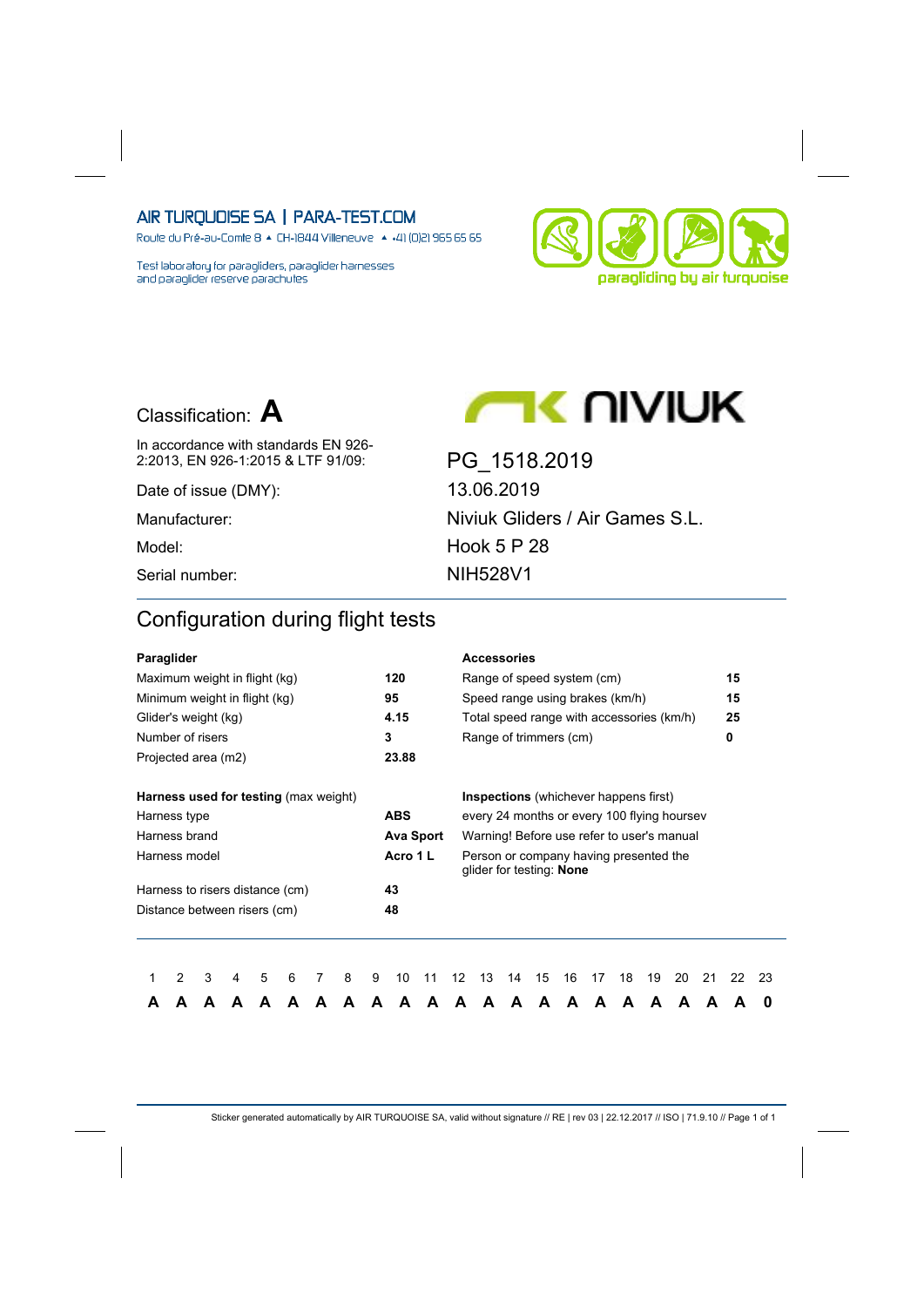

# **Line and Riser measurements report for flight test glider**

Report number: **PG\_1442.2019** Sample name: **Hook 5 20 Manufacturer: Niviuk Gliders** S/N: **NIH520V1** 

### **Total line length include riser and carabiner/connect [mm]**

|          |                | A    | В    | C    | D    | Е | <b>Stab</b> | <b>Brakes</b> |
|----------|----------------|------|------|------|------|---|-------------|---------------|
| Center   | 1              | 6371 | 6270 | 6312 | 6421 |   | 5523        | 6425          |
|          | $\overline{2}$ | 6315 | 6208 | 6260 | 6368 |   | 5528        | 6236          |
|          | 3              | 6250 | 6204 | 6277 | 6382 |   | 5594        | 6158          |
|          | 4              | 6173 | 6084 | 6133 | 6228 |   |             | 6097          |
|          | 5              | 6108 | 6026 | 6088 |      |   |             | 5940          |
|          | 6              | 5982 | 5936 | 6008 |      |   |             | 5877          |
|          | 7              | 5901 | 5904 | 5991 |      |   |             | 5912          |
|          | 8              | 5843 | 5899 | 6004 |      |   |             | 5869          |
|          | 9              | 5620 | 5597 |      |      |   |             | 5744          |
|          | 10             |      |      |      |      |   |             | 5644          |
| Wing tip | 11             |      |      |      |      |   |             | 5625          |
|          | 12             |      |      |      |      |   |             |               |
|          | 13             |      |      |      |      |   |             |               |
|          | 14             |      |      |      |      |   |             |               |
|          | 15             |      |      |      |      |   |             |               |
|          | 16             |      |      |      |      |   |             |               |
|          | 17             |      |      |      |      |   |             |               |
|          | 18             |      |      |      |      |   |             |               |

#### **Measure total riser length with no carabiners/connect [mm]**

| <b>Risers</b> | Std | Acc   |
|---------------|-----|-------|
| А             | 468 | 339   |
| A'            | 466 | 337   |
| в             | 464 | 378   |
| C             | 468 | 468   |
| D             |     |       |
| Acc           | 130 | *[mm] |
| Trimmer       | n/a | [mm]  |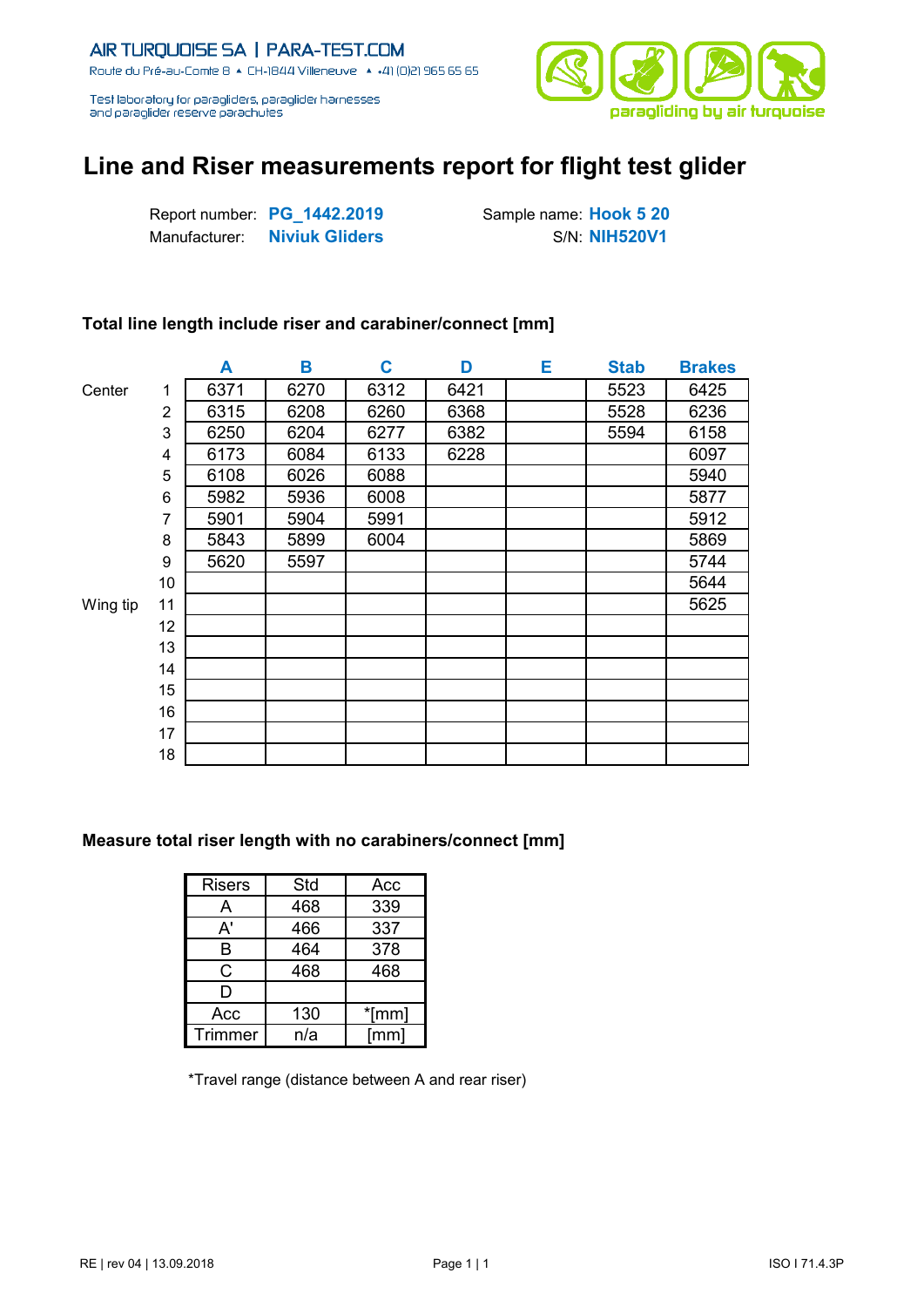

# **Line and Riser measurements report for flight test glider**

Report number: **PG\_1419.2018** Sample name: **Hook 5 22** Manufacturer: **Niviuk** S/N: NIPS10220181

### **Total line length include riser and carabiner/connect [mm]**

|          |    | A    | Β    | C    | D    | Е | <b>Stab</b> | <b>Brakes</b> |
|----------|----|------|------|------|------|---|-------------|---------------|
| Center   | 1  | 6659 | 6560 | 6608 | 6722 |   | 5814        | 6768          |
|          | 2  | 6606 | 6502 | 6555 | 6666 |   | 5819        | 6568          |
|          | 3  | 6535 | 6505 | 6590 | 6697 |   | 5891        | 6485          |
|          | 4  | 6457 | 6384 | 6444 | 6543 |   |             | 6434          |
|          | 5  | 6398 | 6319 | 6380 |      |   |             | 6270          |
|          | 6  | 6266 | 6227 | 6297 |      |   |             | 6199          |
|          | 7  | 6174 | 6194 | 6281 |      |   |             | 6241          |
|          | 8  | 6117 | 6189 | 6298 |      |   |             | 6197          |
|          | 9  | 5910 | 5888 |      |      |   |             | 6069          |
|          | 10 |      |      |      |      |   |             | 5966          |
| Wing tip | 11 |      |      |      |      |   |             | 5951          |
|          | 12 |      |      |      |      |   |             |               |
|          | 13 |      |      |      |      |   |             |               |
|          | 14 |      |      |      |      |   |             |               |
|          | 15 |      |      |      |      |   |             |               |
|          | 16 |      |      |      |      |   |             |               |
|          | 17 |      |      |      |      |   |             |               |
|          | 18 |      |      |      |      |   |             |               |

#### **Measure total riser length with no carabiners/connect [mm]**

| <b>Risers</b> | Std | Acc   |
|---------------|-----|-------|
| А             | 467 | 333   |
| A'            | 467 | 333   |
| в             | 466 | 378   |
| C             | 468 | 468   |
| D             |     |       |
| Acc           | 130 | *[mm] |
| Trimmer       | n/a | [mm]  |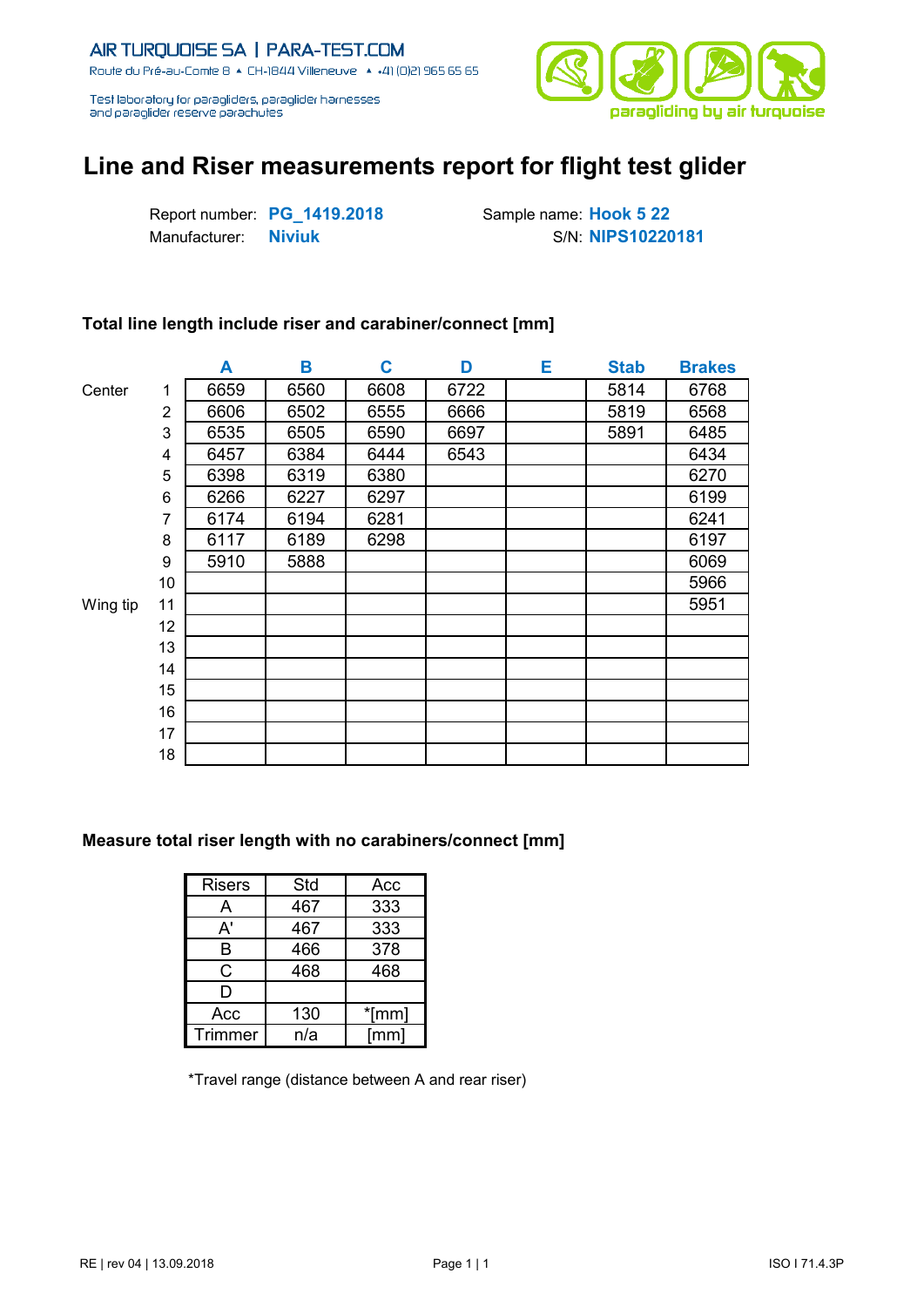

# **Line and Riser measurements report for flight test glider**

Report number: **PG\_1420.2018** Sample name: **Hook 5 24** Manufacturer: **Niviuk** S/N: V8

### **Total line length include riser and carabiner/connect [mm]**

|          |                | A    | Β    | C    | D    | Е | <b>Stab</b> | <b>Brakes</b> |
|----------|----------------|------|------|------|------|---|-------------|---------------|
| Center   | 1              | 6954 | 6841 | 6907 | 7022 |   | 6084        | 7089          |
|          | $\overline{2}$ | 6897 | 6784 | 6851 | 6966 |   | 6082        | 6880          |
|          | 3              | 6833 | 6798 | 6887 | 6997 |   | 6161        | 6794          |
|          | 4              | 6754 | 6671 | 6740 | 6837 |   |             | 6737          |
|          | 5              | 6699 | 6608 | 6670 |      |   |             | 6568          |
|          | 6              | 6563 | 6513 | 6590 |      |   |             | 6502          |
|          | 7              | 6472 | 6473 | 6569 |      |   |             | 6544          |
|          | 8              | 6410 | 6469 | 6586 |      |   |             | 6495          |
|          | 9              | 6194 | 6166 |      |      |   |             | 6360          |
|          | 10             |      |      |      |      |   |             | 6250          |
| Wing tip | 11             |      |      |      |      |   |             | 6244          |
|          | 12             |      |      |      |      |   |             |               |
|          | 13             |      |      |      |      |   |             |               |
|          | 14             |      |      |      |      |   |             |               |
|          | 15             |      |      |      |      |   |             |               |
|          | 16             |      |      |      |      |   |             |               |
|          | 17             |      |      |      |      |   |             |               |
|          | 18             |      |      |      |      |   |             |               |

#### **Measure total riser length with no carabiners/connect [mm]**

| <b>Risers</b>  | Std | Acc   |
|----------------|-----|-------|
| А              | 466 | 334   |
| A'             | 467 | 335   |
| в              | 464 | 376   |
| С              | 465 | 465   |
| D              |     |       |
| Acc            | 130 | *[mm] |
| <b>Trimmer</b> | n/a | [mm]  |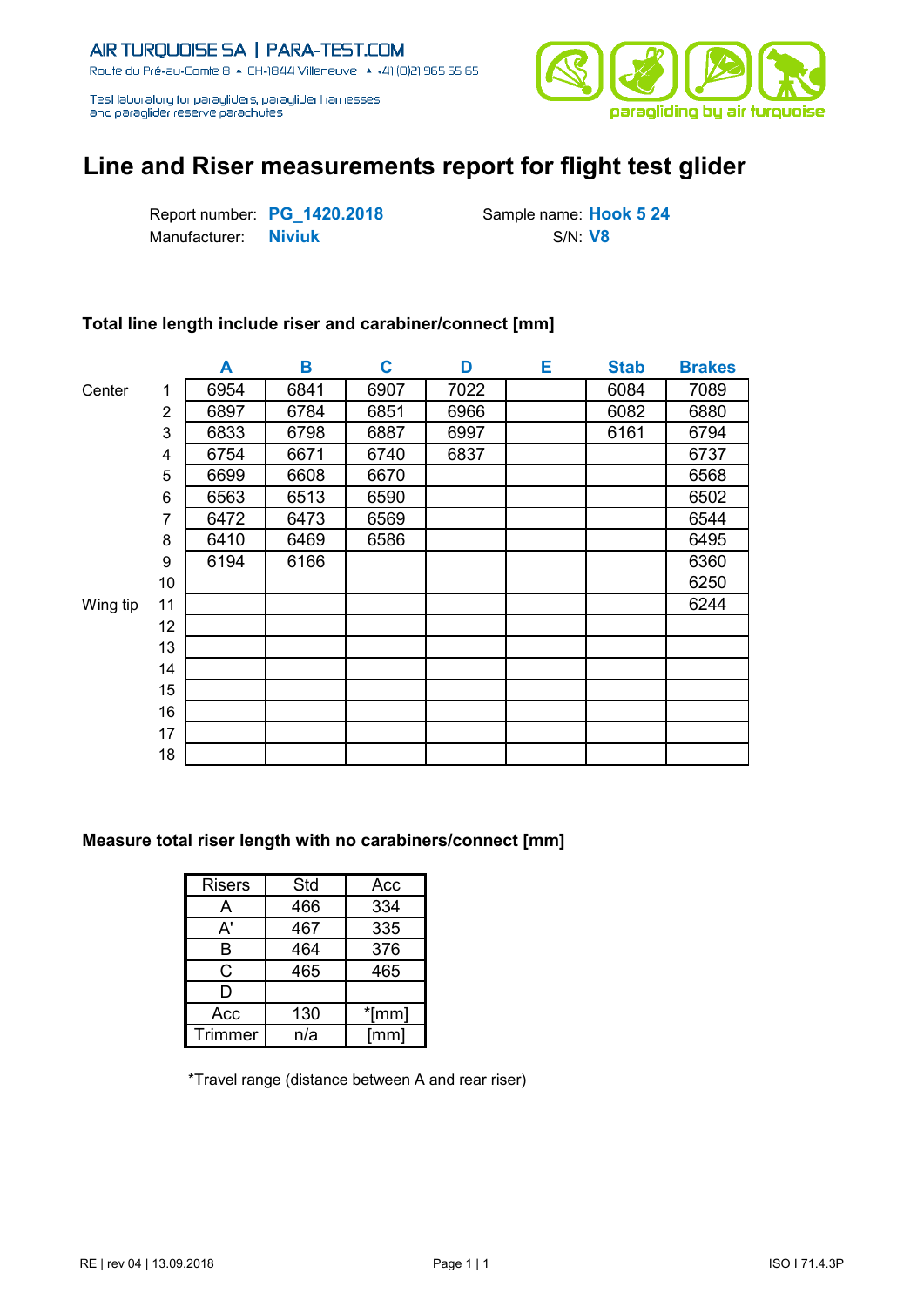

# **Line and Riser measurements report for flight test glider**

Report number: **PG\_1421.2018** Sample name: **Hook 5 26** Manufacturer: **Niviuk** S/N: NIPS10220182

### **Total line length include riser and carabiner/connect [mm]**

|          |                | A    | Β    | C    | D    | Е | <b>Stab</b> | <b>Brakes</b> |
|----------|----------------|------|------|------|------|---|-------------|---------------|
| Center   | 1              | 7241 | 7124 | 7187 | 7312 |   | 6339        | 7397          |
|          | $\overline{2}$ | 7185 | 7070 | 7137 | 7259 |   | 6339        | 7182          |
|          | 3              | 7114 | 7078 | 7167 | 7280 |   | 6416        | 7096          |
|          | 4              | 7039 | 6949 | 7011 | 7118 |   |             | 7035          |
|          | 5              | 6971 | 6878 | 6943 |      |   |             | 6859          |
|          | 6              | 6829 | 6782 | 6857 |      |   |             | 6783          |
|          | 7              | 6735 | 6746 | 6835 |      |   |             | 6833          |
|          | 8              | 6670 | 6747 | 6856 |      |   |             | 6785          |
|          | 9              | 6441 | 6420 |      |      |   |             | 6648          |
|          | 10             |      |      |      |      |   |             | 6535          |
| Wing tip | 11             |      |      |      |      |   |             | 6519          |
|          | 12             |      |      |      |      |   |             |               |
|          | 13             |      |      |      |      |   |             |               |
|          | 14             |      |      |      |      |   |             |               |
|          | 15             |      |      |      |      |   |             |               |
|          | 16             |      |      |      |      |   |             |               |
|          | 17             |      |      |      |      |   |             |               |
|          | 18             |      |      |      |      |   |             |               |

#### **Measure total riser length with no carabiners/connect [mm]**

| <b>Risers</b> | Std | Acc   |
|---------------|-----|-------|
| А             | 467 | 311   |
| A'            | 467 | 311   |
| в             | 466 | 361   |
| C             | 468 | 468   |
| D             |     |       |
| Acc           | 160 | *[mm] |
| Trimmer       | n/a | [mm]  |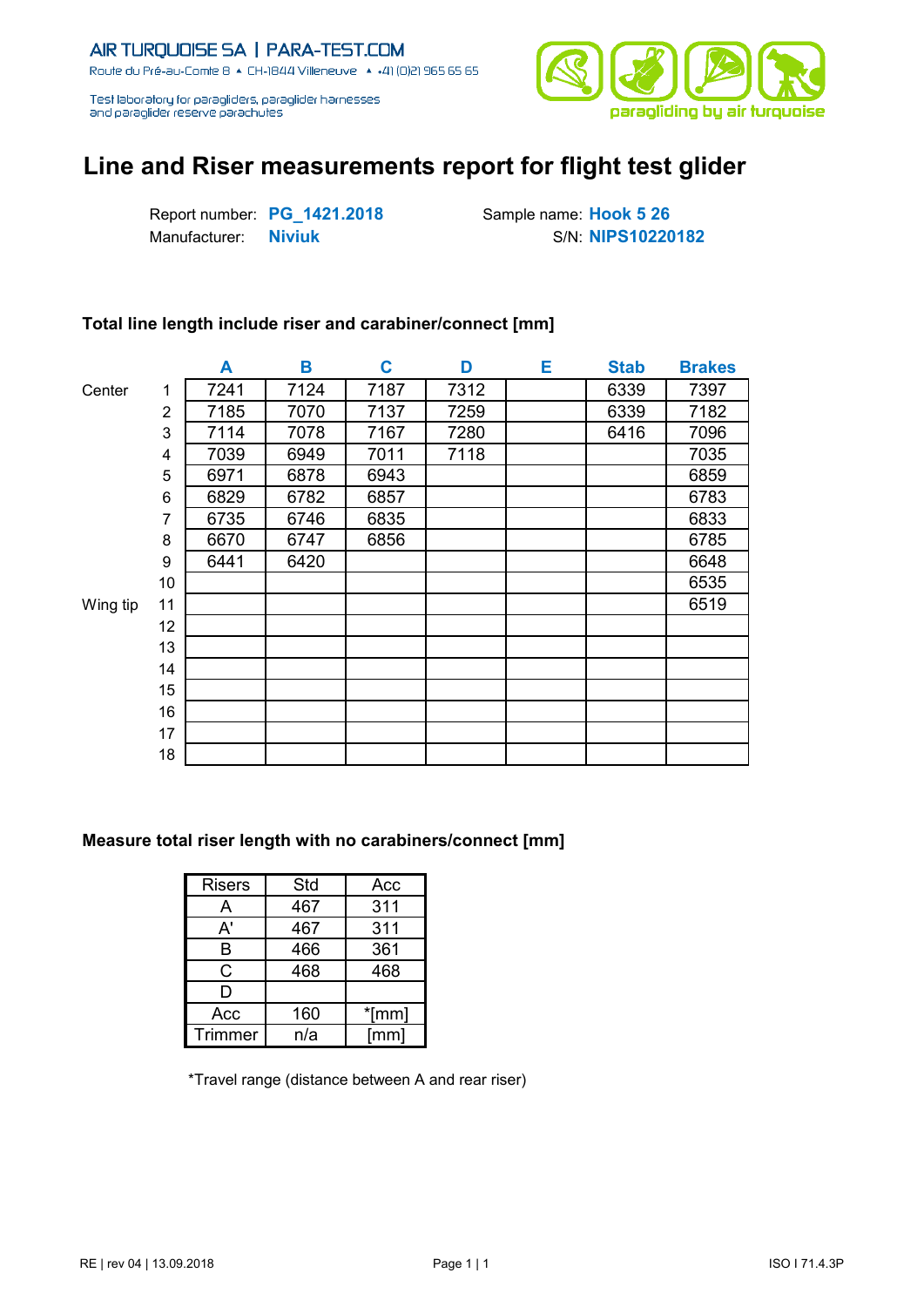

# **Line and Riser measurements report for flight test glider**

Report number: **PG\_1422.2018** Sample name: **Hook 5 28** Manufacturer: **Niviuk** S/N: NIH528V1

### **Total line length include riser and carabiner/connect [mm]**

|          |    | A    | В    | C    | D    | Е | <b>Stab</b> | <b>Brakes</b> |
|----------|----|------|------|------|------|---|-------------|---------------|
| Center   | 1  | 7473 | 7361 | 7431 | 7559 |   | 6524        | 7677          |
|          | 2  | 7422 | 7305 | 7378 | 7509 |   | 6528        | 7450          |
|          | 3  | 7395 | 7351 | 7449 | 7569 |   | 6607        | 7364          |
|          | 4  | 7306 | 7208 | 7288 | 7397 |   |             | 7299          |
|          | 5  | 7243 | 7147 | 7218 |      |   |             | 7114          |
|          | 6  | 7090 | 7047 | 7127 |      |   |             | 7041          |
|          | 7  | 6997 | 7010 | 7108 |      |   |             | 7091          |
|          | 8  | 6932 | 7008 | 7131 |      |   |             | 7045          |
|          | 9  | 6655 | 6638 |      |      |   |             | 6903          |
|          | 10 |      |      |      |      |   |             | 6782          |
| Wing tip | 11 |      |      |      |      |   |             | 6762          |
|          | 12 |      |      |      |      |   |             |               |
|          | 13 |      |      |      |      |   |             |               |
|          | 14 |      |      |      |      |   |             |               |
|          | 15 |      |      |      |      |   |             |               |
|          | 16 |      |      |      |      |   |             |               |
|          | 17 |      |      |      |      |   |             |               |
|          | 18 |      |      |      |      |   |             |               |

#### **Measure total riser length with no carabiners/connect [mm]**

| <b>Risers</b>  | Std | Acc   |
|----------------|-----|-------|
| А              | 465 | 314   |
| A'             | 466 | 315   |
| в              | 464 | 366   |
| C              | 467 | 467   |
| D              |     |       |
| Acc            | 150 | *[mm] |
| <b>Trimmer</b> | n/a | [mm]  |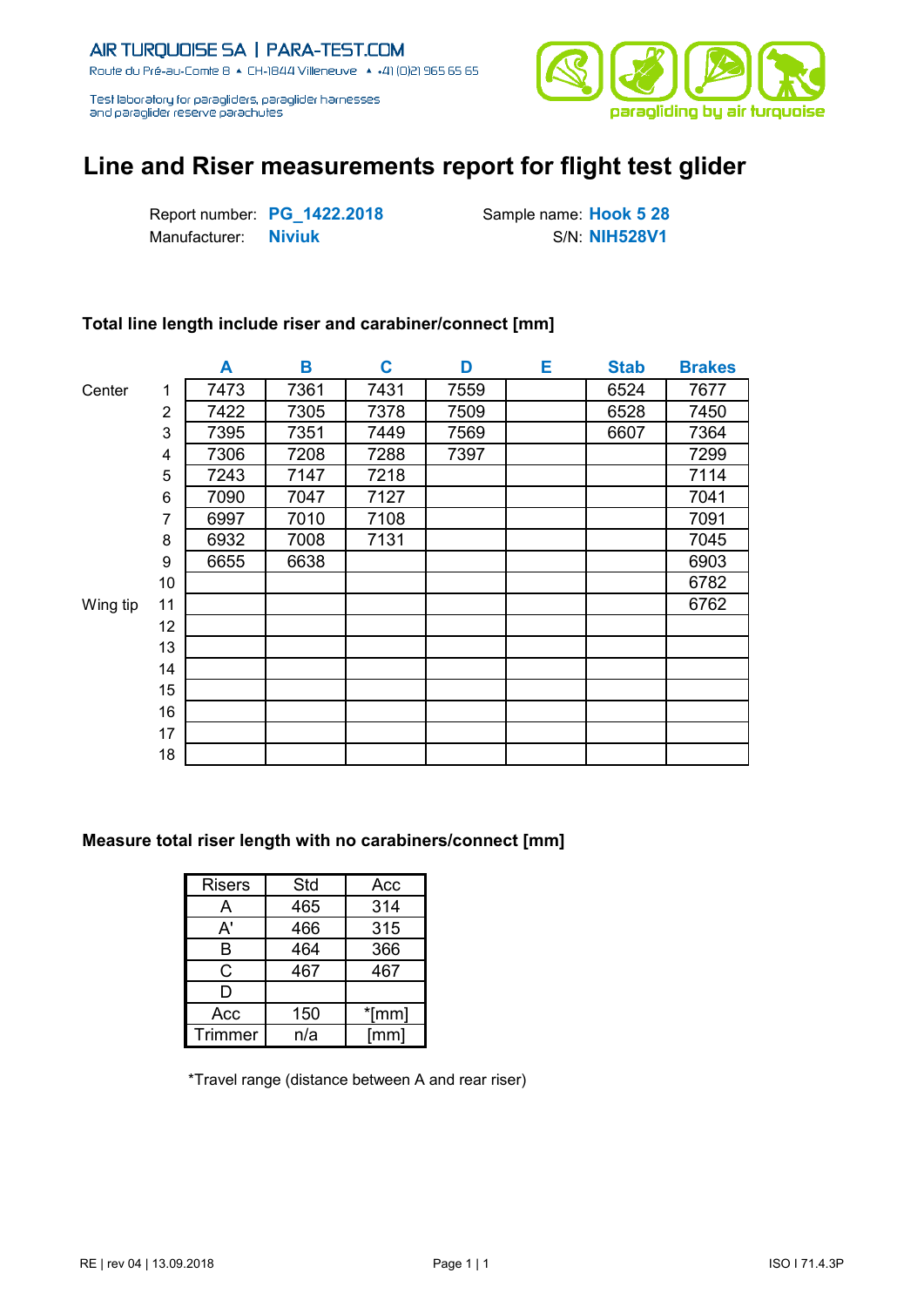Route du Pré-au-Comte 8 & CH-1844 Villeneuve | 4 +41 (0)21 965 65 65

Test laboratory for paragliders, paraglider harnesses and paraglider reserve parachutes



# Classification: **B**



Date of issue (DMY): 27.06.2019

2:2013, EN 926-1:2015 & LTF 91/09: PG\_1515.2019 Manufacturer: Niviuk Gliders / Air Games S.L. Model: Hook 5 P 22 Serial number: NIPS10220181

**AC UIVIUK** 

## Configuration during flight tests

| Paraglider                                   |   |   |   |   |   |   |   |            |           |    | <b>Accessories</b>                                                 |    |    |    |    |    |    |    |    |    |    |
|----------------------------------------------|---|---|---|---|---|---|---|------------|-----------|----|--------------------------------------------------------------------|----|----|----|----|----|----|----|----|----|----|
| Maximum weight in flight (kg)                |   |   |   |   |   |   |   | 95         |           |    | Range of speed system (cm)                                         |    |    |    |    |    |    |    |    | 13 |    |
| Minimum weight in flight (kg)                |   |   |   |   |   |   |   | 60         |           |    | Speed range using brakes (km/h)                                    |    |    |    |    |    |    |    |    | 15 |    |
| Glider's weight (kg)                         |   |   |   |   |   |   |   | 3.4        |           |    | Total speed range with accessories (km/h)                          |    |    |    |    |    |    |    |    | 25 |    |
| Number of risers                             |   |   |   |   |   |   |   | 3          |           |    | Range of trimmers (cm)                                             |    |    |    |    |    |    |    |    | 0  |    |
| Projected area (m2)                          |   |   |   |   |   |   |   | 18.76      |           |    |                                                                    |    |    |    |    |    |    |    |    |    |    |
| <b>Harness used for testing (max weight)</b> |   |   |   |   |   |   |   |            |           |    | <b>Inspections</b> (whichever happens first)                       |    |    |    |    |    |    |    |    |    |    |
| Harness type                                 |   |   |   |   |   |   |   | <b>ABS</b> |           |    | every 24 months or every 100 flying hoursey                        |    |    |    |    |    |    |    |    |    |    |
| Harness brand                                |   |   |   |   |   |   |   | Supair     |           |    | Warning! Before use refer to user's manual                         |    |    |    |    |    |    |    |    |    |    |
| Harness model                                |   |   |   |   |   |   |   |            | Evo XC 3L |    | Person or company having presented the<br>glider for testing: None |    |    |    |    |    |    |    |    |    |    |
| Harness to risers distance (cm)              |   |   |   |   |   |   |   | 44         |           |    |                                                                    |    |    |    |    |    |    |    |    |    |    |
| Distance between risers (cm)                 |   |   |   |   |   |   |   | 44         |           |    |                                                                    |    |    |    |    |    |    |    |    |    |    |
|                                              |   |   |   |   |   |   |   |            |           |    |                                                                    |    |    |    |    |    |    |    |    |    |    |
|                                              | 2 | 3 | 4 | 5 | 6 | 8 | 9 | 10         | 11        | 12 | 13                                                                 | 14 | 15 | 16 | 17 | 18 | 19 | 20 | 21 | 22 | 23 |
|                                              |   |   |   |   | A |   | в | A          | А         | А  | A                                                                  | A  | A  | А  | A  | A  | А  | A  | A  |    | 0  |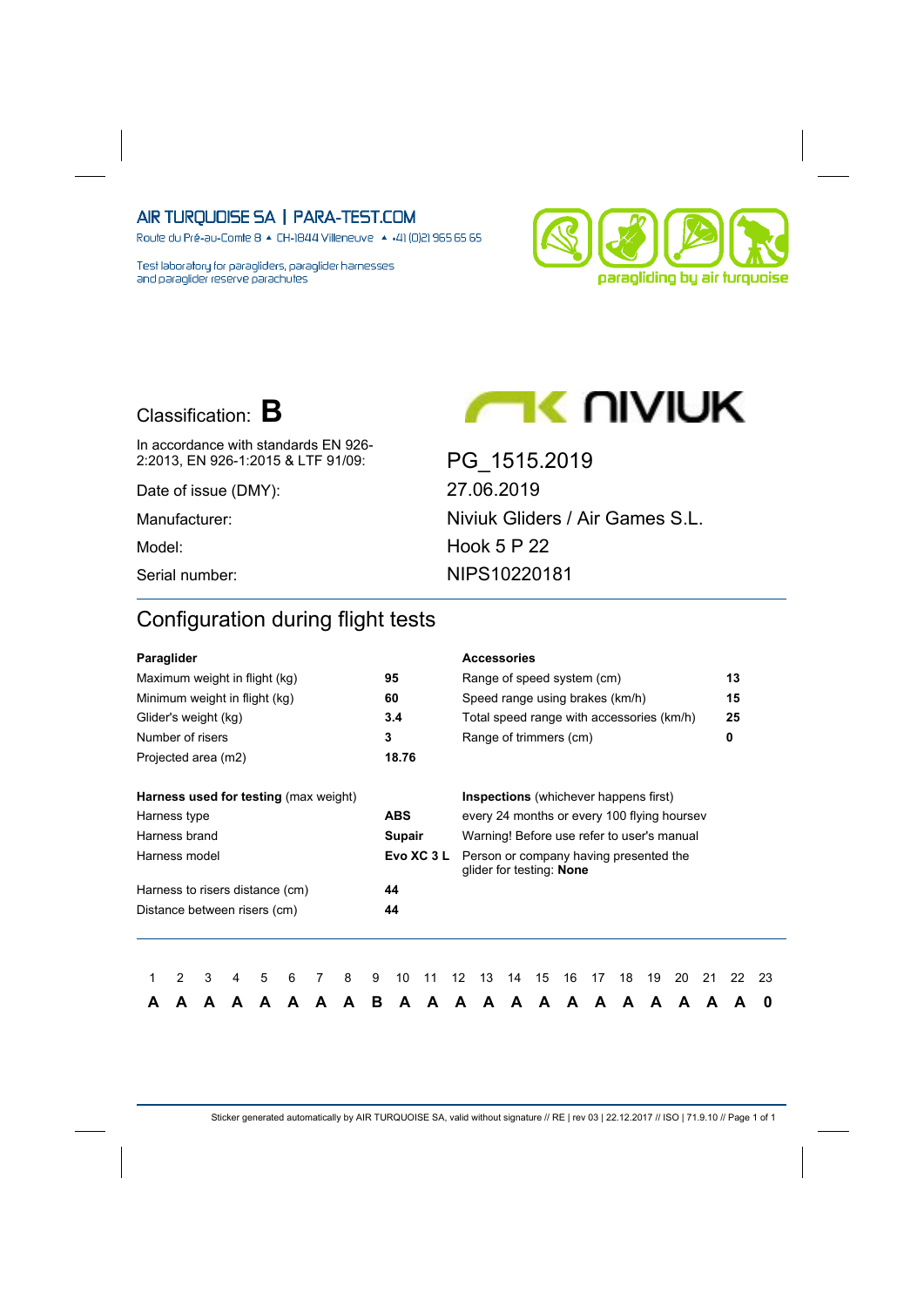Route du Pré-au-Comte 8 & CH-1844 Villeneuve | 4 +41 (0)21 965 65 65

Test laboratory for paragliders, paraglider harnesses and paraglider reserve parachutes



# Classification: **B**



In accordance with standards EN 926-2:2013, EN 926-1:2015 & LTF 91/09: PG\_1516.2019

Date of issue (DMY): 27.06.2019 Manufacturer: Niviuk Gliders / Air Games S.L. Model: Model: Hook 5 P 24 Serial number: NIPS10220184

**AC UIANAK** 

## Configuration during flight tests

| Paraglider                                   |   |   |   |   |   |   |   |   |            |                    |    | <b>Accessories</b>                                                 |    |    |    |    |    |    |    |    |    |    |
|----------------------------------------------|---|---|---|---|---|---|---|---|------------|--------------------|----|--------------------------------------------------------------------|----|----|----|----|----|----|----|----|----|----|
| Maximum weight in flight (kg)                |   |   |   |   |   |   |   |   | 105        |                    |    | Range of speed system (cm)                                         |    |    |    |    |    |    |    |    | 13 |    |
| Minimum weight in flight (kg)                |   |   |   |   |   |   |   |   | 70         |                    |    | Speed range using brakes (km/h)                                    |    |    |    |    |    |    |    |    | 15 |    |
| Glider's weight (kg)                         |   |   |   |   |   |   |   |   | 3.7        |                    |    | Total speed range with accessories (km/h)                          |    |    |    |    |    |    |    |    | 25 |    |
| Number of risers                             |   |   |   |   |   |   |   |   | 3          |                    |    | Range of trimmers (cm)                                             |    |    |    |    |    |    |    |    | 0  |    |
| Projected area (m2)                          |   |   |   |   |   |   |   |   | 20.47      |                    |    |                                                                    |    |    |    |    |    |    |    |    |    |    |
| <b>Harness used for testing (max weight)</b> |   |   |   |   |   |   |   |   |            |                    |    | <b>Inspections</b> (whichever happens first)                       |    |    |    |    |    |    |    |    |    |    |
| Harness type                                 |   |   |   |   |   |   |   |   | <b>ABS</b> |                    |    | every 24 months or every 100 flying hoursey                        |    |    |    |    |    |    |    |    |    |    |
| Harness brand                                |   |   |   |   |   |   |   |   |            | <b>Gin Gliders</b> |    | Warning! Before use refer to user's manual                         |    |    |    |    |    |    |    |    |    |    |
| Harness model                                |   |   |   |   |   |   |   |   |            | Gingo 2 L          |    | Person or company having presented the<br>glider for testing: None |    |    |    |    |    |    |    |    |    |    |
| Harness to risers distance (cm)              |   |   |   |   |   |   |   |   | 43         |                    |    |                                                                    |    |    |    |    |    |    |    |    |    |    |
| Distance between risers (cm)                 |   |   |   |   |   |   |   |   | 46         |                    |    |                                                                    |    |    |    |    |    |    |    |    |    |    |
|                                              |   |   |   |   |   |   |   |   |            |                    |    |                                                                    |    |    |    |    |    |    |    |    |    |    |
|                                              | 2 | 3 | 4 | 5 | 6 | 7 | 8 | 9 | 10         | 11                 | 12 | 13                                                                 | 14 | 15 | 16 | 17 | 18 | 19 | 20 | 21 | 22 | 23 |
| А                                            |   | А |   |   | А |   |   | A | в          | A                  | А  | A                                                                  | в  | A  | А  | A  | A  | А  | A  | A  |    | 0  |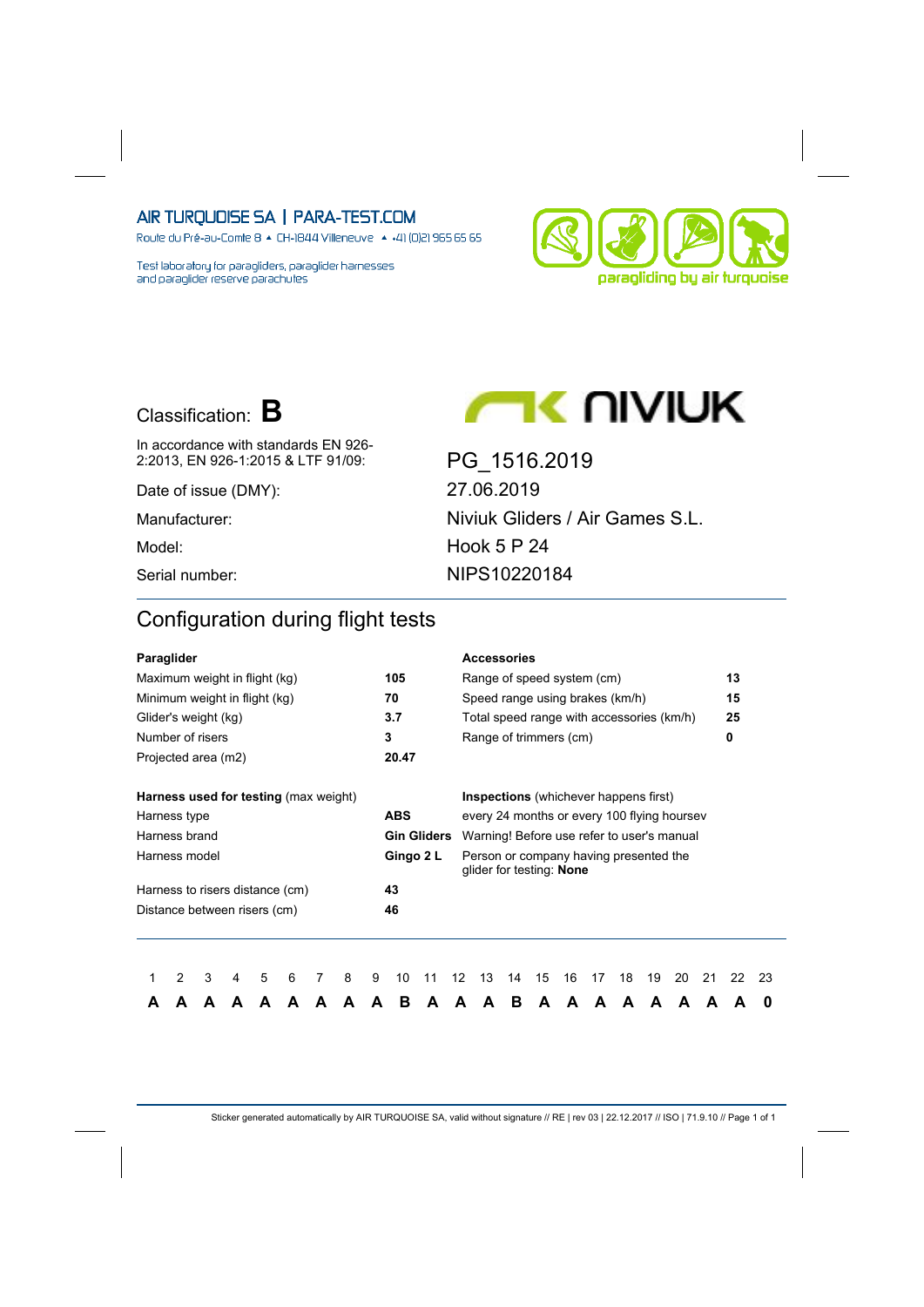Route du Pré-au-Comte 8 & CH-1844 Villeneuve | 4 +41 (0)21 965 65 65

Test laboratory for paragliders, paraglider harnesses and paraglider reserve parachutes



# Classification: **B**



In accordance with standards EN 926- 2:2013, EN 926-1:2015 & LTF 91/09: PG\_1517.2019

Date of issue (DMY): 27.06.2019

Manufacturer: Niviuk Gliders / Air Games S.L. Model: Model: Hook 5 P 26 Serial number: NIPS10220182

**AC UIANAK** 

## Configuration during flight tests

| Paraglider                                   |   |   |   |   |   |   |   |   |            |                  |    |    | <b>Accessories</b> |                                                                    |    |    |    |    |    |    |    |    |
|----------------------------------------------|---|---|---|---|---|---|---|---|------------|------------------|----|----|--------------------|--------------------------------------------------------------------|----|----|----|----|----|----|----|----|
| Maximum weight in flight (kg)                |   |   |   |   |   |   |   |   | 120        |                  |    |    |                    | Range of speed system (cm)                                         |    |    |    |    |    |    | 16 |    |
| Minimum weight in flight (kg)                |   |   |   |   |   |   |   |   | 82         |                  |    |    |                    | Speed range using brakes (km/h)                                    |    |    |    |    |    |    | 15 |    |
| Glider's weight (kg)                         |   |   |   |   |   |   |   |   | 3.9        |                  |    |    |                    | Total speed range with accessories (km/h)                          |    |    |    |    |    |    | 25 |    |
| Number of risers                             |   |   |   |   |   |   |   |   | 3          |                  |    |    |                    | Range of trimmers (cm)                                             |    |    |    |    |    |    | 0  |    |
| Projected area (m2)                          |   |   |   |   |   |   |   |   | 22.17      |                  |    |    |                    |                                                                    |    |    |    |    |    |    |    |    |
| <b>Harness used for testing (max weight)</b> |   |   |   |   |   |   |   |   |            |                  |    |    |                    | <b>Inspections</b> (whichever happens first)                       |    |    |    |    |    |    |    |    |
| Harness type                                 |   |   |   |   |   |   |   |   | <b>ABS</b> |                  |    |    |                    | every 24 months or every 100 flying hoursey                        |    |    |    |    |    |    |    |    |
| Harness brand                                |   |   |   |   |   |   |   |   |            | <b>Ava Sport</b> |    |    |                    | Warning! Before use refer to user's manual                         |    |    |    |    |    |    |    |    |
| Harness model                                |   |   |   |   |   |   |   |   | Acro 1 L   |                  |    |    |                    | Person or company having presented the<br>glider for testing: None |    |    |    |    |    |    |    |    |
| Harness to risers distance (cm)              |   |   |   |   |   |   |   |   | 43         |                  |    |    |                    |                                                                    |    |    |    |    |    |    |    |    |
| Distance between risers (cm)                 |   |   |   |   |   |   |   |   | 48         |                  |    |    |                    |                                                                    |    |    |    |    |    |    |    |    |
|                                              |   |   |   |   |   |   |   |   |            |                  |    |    |                    |                                                                    |    |    |    |    |    |    |    |    |
|                                              | 2 | 3 | 4 | 5 | 6 | 7 | 8 | 9 | 10         | 11               | 12 | 13 | 14                 | 15                                                                 | 16 | 17 | 18 | 19 | 20 | 21 | 22 | 23 |
| А                                            |   | в | А |   | А |   |   | в | А          | А                | А  | в  | в                  | A                                                                  | А  | A  | А  | А  | в  | в  | A  | 0  |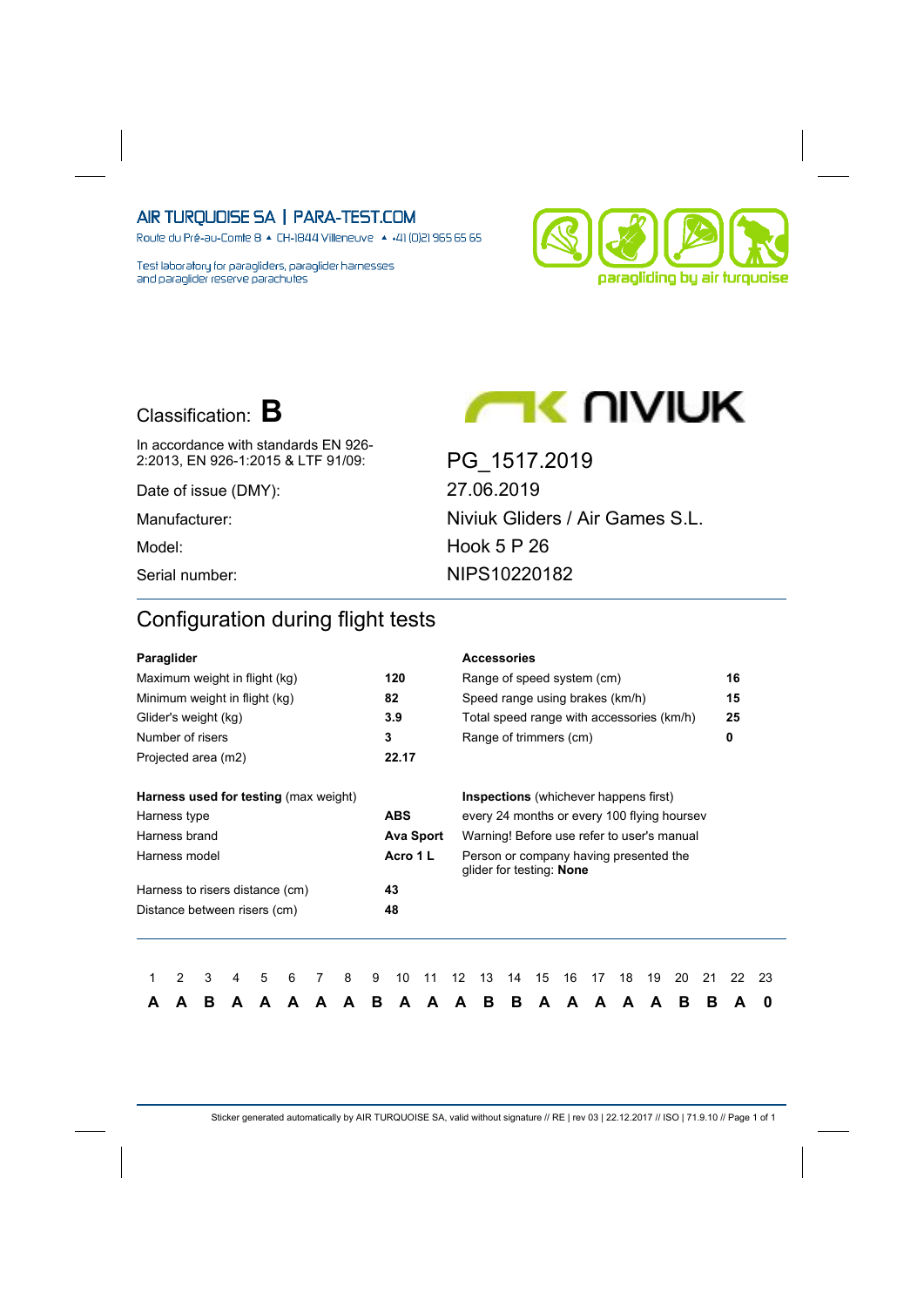

# **Paragliders Shock- and sustained loading test**

| Inspection certificat number:                                                            | PG_1516.2019                                                                                                        |                            | <b>Test Report</b>                    |
|------------------------------------------------------------------------------------------|---------------------------------------------------------------------------------------------------------------------|----------------------------|---------------------------------------|
| <b>Manufacturer data</b>                                                                 |                                                                                                                     |                            |                                       |
| Manufacturer name:<br>Representative:<br>Street:<br>Post code / place:<br>Country:       | <b>Niviuk Gliders</b><br><b>Dominique Cizeau</b><br>C. Del Ter, 6-Nave D<br>17165 La Cellera de Ter Girona<br>Spain |                            |                                       |
| Sample data                                                                              |                                                                                                                     |                            |                                       |
| Name:<br>Size:<br>Maximum weight in flight [kg]:<br>Serial number:<br>Date of reception: | Hook 5 P<br>24<br>92<br><b>OH5P24V3</b><br>28.02.2019                                                               |                            |                                       |
| <b>Test data</b>                                                                         |                                                                                                                     | <b>Test Atmosphere AGL</b> |                                       |
| Place of test:<br>Date of test:<br>Inspector:                                            | Yverdon (airport)<br>12.03.2019<br><b>Alain Zoller</b>                                                              | $-2$<br>66<br>976<br>0.1   | [°C]<br>RH [%]<br>[hPA]<br>Wind [m/s] |
| Shock loading test result (1)                                                            |                                                                                                                     |                            |                                       |
| $W$ eak link used [da $W$ ]                                                              | 1000                                                                                                                |                            |                                       |

| Weak link used [daN]:<br>Visual inspection: | 1000<br>No visible damage | Results: | <b>POSITIVE</b> |
|---------------------------------------------|---------------------------|----------|-----------------|
| Uncertainty k=2 $[%]$ <sup>(2)</sup>        | n                         |          |                 |

#### **Weak link**



| <b>Instruments</b>  | Validitv   | <b>Manufacturer</b> | s/n |
|---------------------|------------|---------------------|-----|
| Weak link           | 2020       | Tost                | n/a |
| Ultrawire DSK99     | 29.10.2023 | Gottifredi          | n/a |
| Geos n° 11 Skywatch | 08.05.2020 | JDC elec.           | 22  |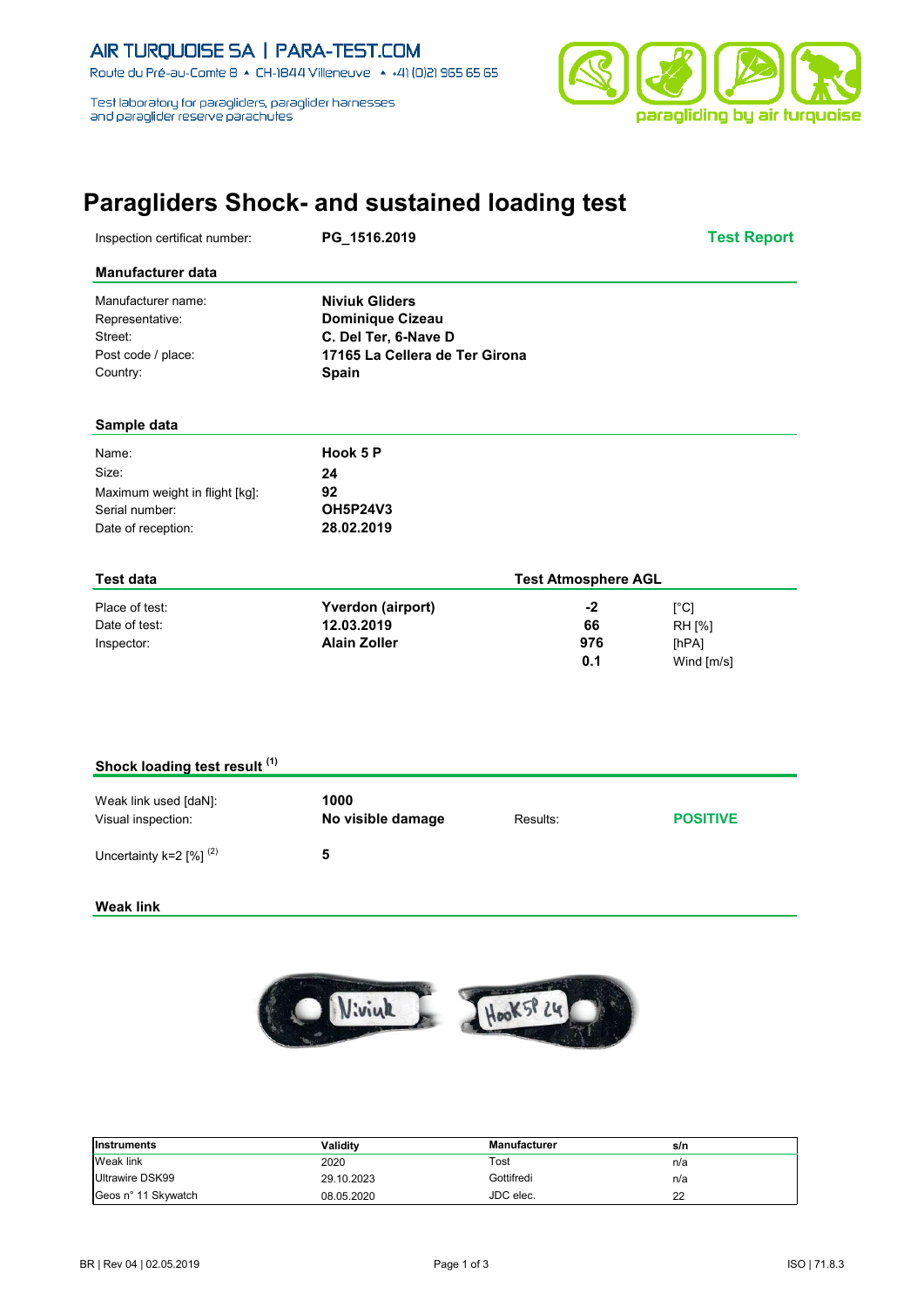Route du Pré-au-Comte 8 & CH-1844 Villeneuve | 4 +41 (0)21 965 65 65

Test laboratory for paragliders, paraglider hamesses and paraglider reserve parachutes



| Inspection certificate number: | PG_1516.2019 |
|--------------------------------|--------------|
|--------------------------------|--------------|

### **Sustained loading test results (3)**

| Result :                                                  | <b>POSITIVE</b> |
|-----------------------------------------------------------|-----------------|
| Calculated max load value with 3 sec or five peaks [kq] : | 141.11          |

### **Required sustained loading test results(4)**

| Required load value for 3s at 8q [N] :                            | 7220.16 |
|-------------------------------------------------------------------|---------|
| Required load value for 5 peaks at 10q [N] :                      | 9025.20 |
| Required load value for 3s at 8q includes uncertainty [N] :       | 7272.80 |
| Required load value for 5 peaks at 10q includes uncertainty [N] : | 9077.84 |
| Uncertainty $K=2$ [%]:                                            | 0.416   |

#### **Graphic sustained loading diagram**